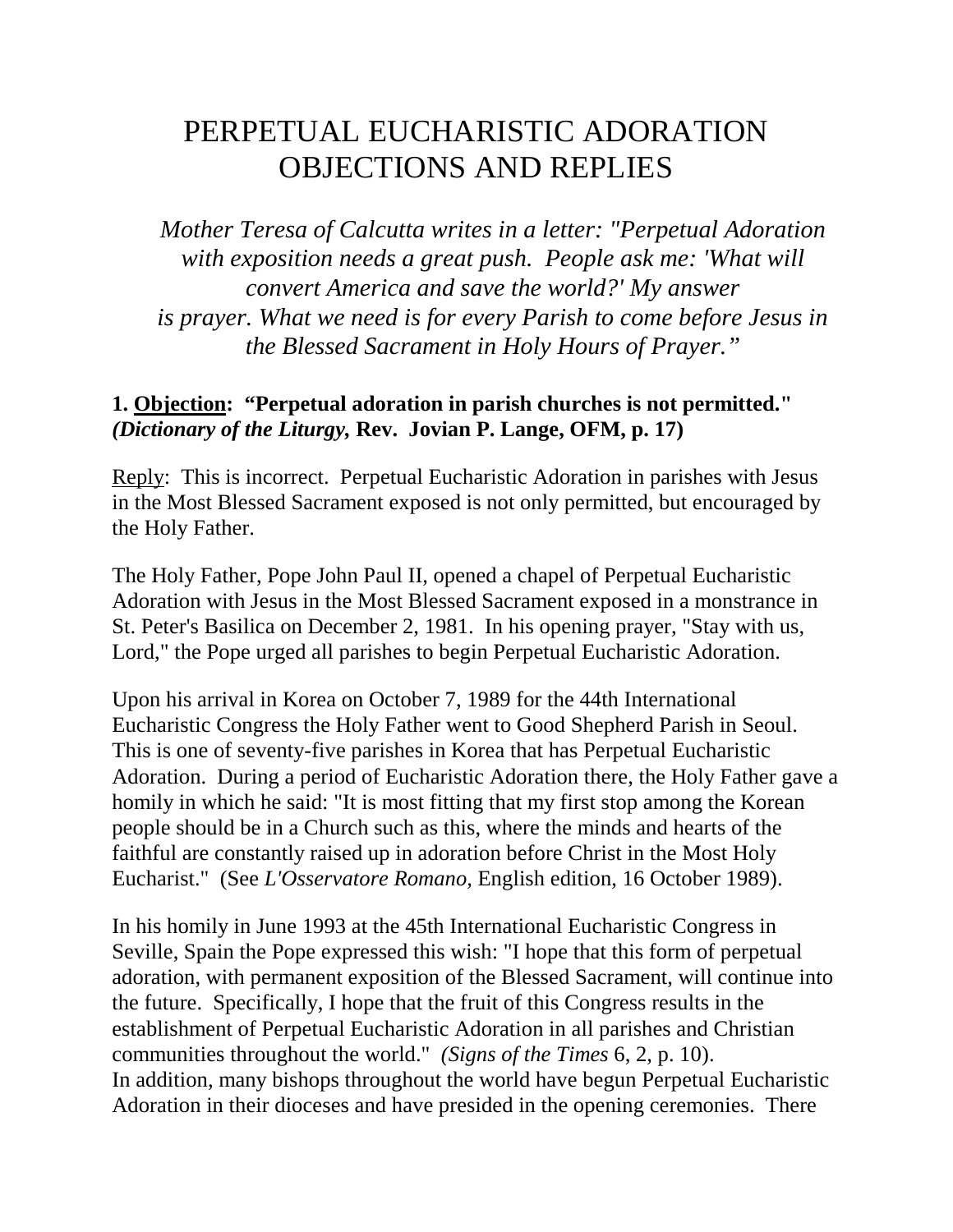are bishops in the United States and elsewhere who have had priests working in their dioceses devoted to helping parishes start Perpetual Eucharistic Adoration. Such is the case, for example, in the dioceses of Corpus Christi, TX; Baton Rouge, LA; Lafayette, LA; Lake Charles, LA; Alexandria, LA; and in the archdiocese of Manila in the Philippines.

# **2. Objection: Liturgical directives indicate that there should not be Perpetual Adoration of the exposed Blessed Sacrament in parishes.**

Reply: Neither the Code of Canon Law nor the *Holy Communion and the Worship of the Eucharist Outside Mass* (HCWEOM) forbid perpetual exposition in parishes. Article 90 of HCWEOM, used by some liturgists to deny permission for Perpetual Adoration with exposition, is not concerned with granting or denying permission for Perpetual Adoration. It simply gives guidelines for its proper implementation to religious communities, institutes, and pious associations that practice it according to their constitutions and regulations. Also, the Holy See recognizes that many parishes have started perpetual adoration and explicitly approves of it.

#### **3. Objection: Not enough people in a parish would be willing to support Perpetual Eucharistic Adoration. Also, the question of absences from the parish for vacations, days off, etc. pose a serious problem.**

Reply: This objection is answered by the facts of experience. There are 168 hours a week to be filled. In most parishes several hundred people respond to the appeal to spend an hour a week with our Eucharistic Lord. In larger parishes 700 to 900 people often sign-up. Those pastors who have the great faith to start Perpetual Adoration are always surprised at the many people who respond and remain faithful to it. Parishes that attracted only a few people to Adoration on a limited basis now attract many people to Adoration on a continuous, perpetual basis. The reason for this is threefold. First and foremost, it is obvious that the Holy Spirit is moving the People of God to a love for this "devotion of devotions". Even the opponents of Perpetual Adoration admit that there are requests for Perpetual Adoration from large numbers of people. Second, since the chapel is open all the time, everyone can participate because everyone can find at least one hour a week to spend with Jesus, either as a scheduled adorer or as a substitute. Third, Perpetual Adoration is a message in itself of the importance of Eucharistic Adoration. The commitment involved in Perpetual Adoration challenges and moves people to do something that is really worthwhile and important in their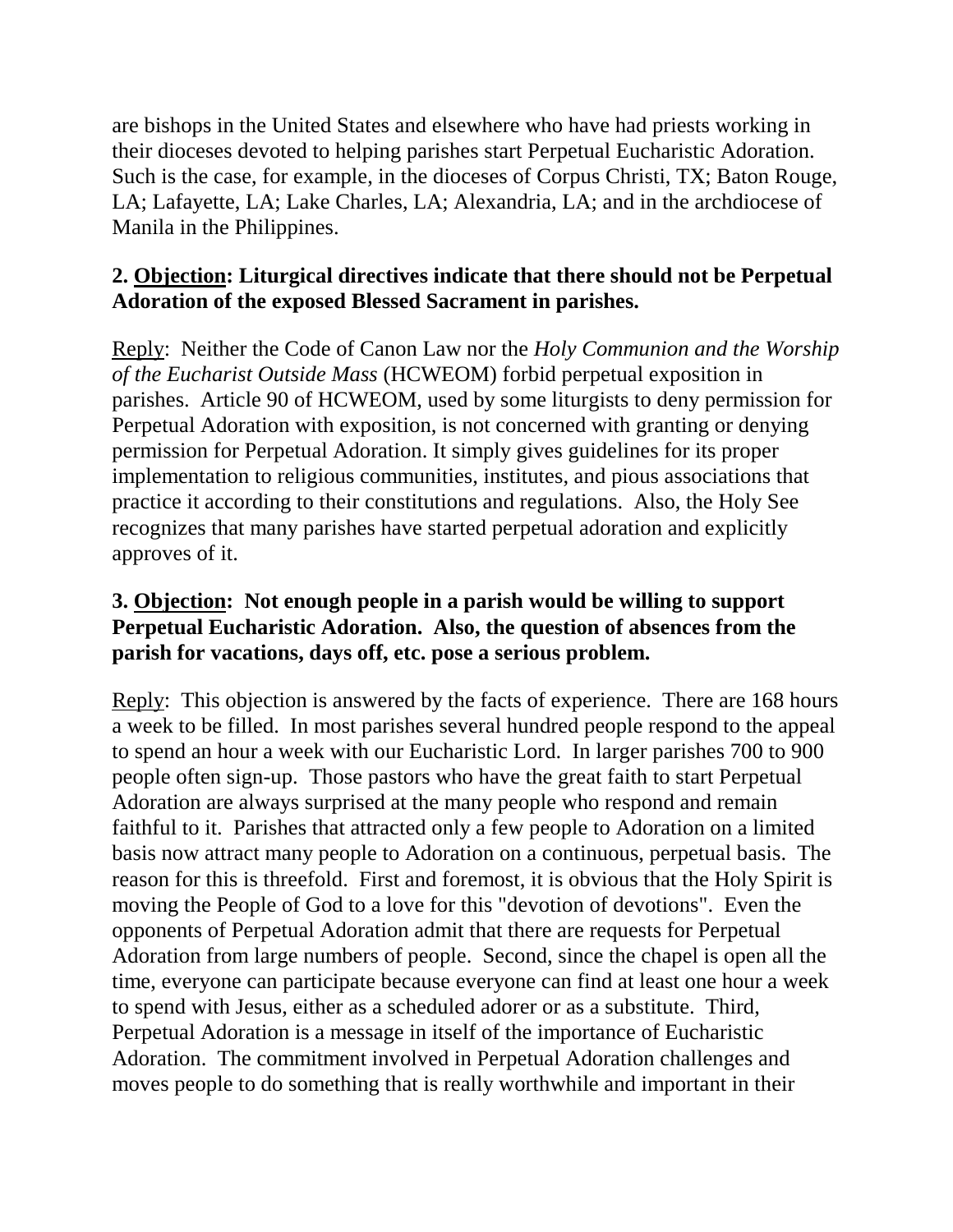lives. A substitute system is incorporated into each Perpetual Adoration program to allow an adorer who will not be able to keep his or her hour in any particular week to easily find a substitute.

## **4. Objection: People who want Adoration do not understand the connection between Eucharist and community. Adoration represents going backward an effort to separate the Eucharist from the Mass.**

Reply: The Mass and Eucharistic Adoration are complementary. At Mass the sacrificial and communal aspects of the Eucharist are emphasized. In Perpetual Eucharistic Adoration the Real Presence is emphasized. Pope John Paul II says that our communal worship at Mass must go together with our personal worship of Jesus in Eucharistic Adoration in order that our love may be complete. Article 80 of HCWEOM states: "The same piety which moves the faithful to Eucharistic adoration attracts them to a deeper participation in the Paschal mystery." Many pastors have experienced significant increases in both daily and Sunday Mass attendance after they started Perpetual Eucharistic Adoration in their parishes.

## **5. Objection: While the Pope may be expressing a personal opinion, he is not acting as a lawgiver.**

Reply: Who in the Church has the authority to say that what the Pope says is not allowable in matters of sacramental discipline?

## **6. Objection: Perpetual Eucharistic Adoration is not possible because exposition must be discontinued during the Easter Triduum.**

Reply: This interruption of Eucharistic Adoration does not interrupt the perpetuity of Adoration any more than death interrupts the perpetuity of life. Christ's Eucharistic absence during Good Friday and Holy Saturday symbolizes His physical absence from earth between His death and resurrection.

## **7. Objection: One or two adorers at a time would not fulfill the general directives of the Church.**

Reply: Which directives or directive would not be fulfilled? Nowhere in the Code of Canon Law or in the HCWEOM does it specify how many adorers must be present during exposition. In fact, article 90 of HCWEOM states: "The form of adoration in which one or two members of the community take turns before the Blessed Sacrament is also to be maintained and highly commended."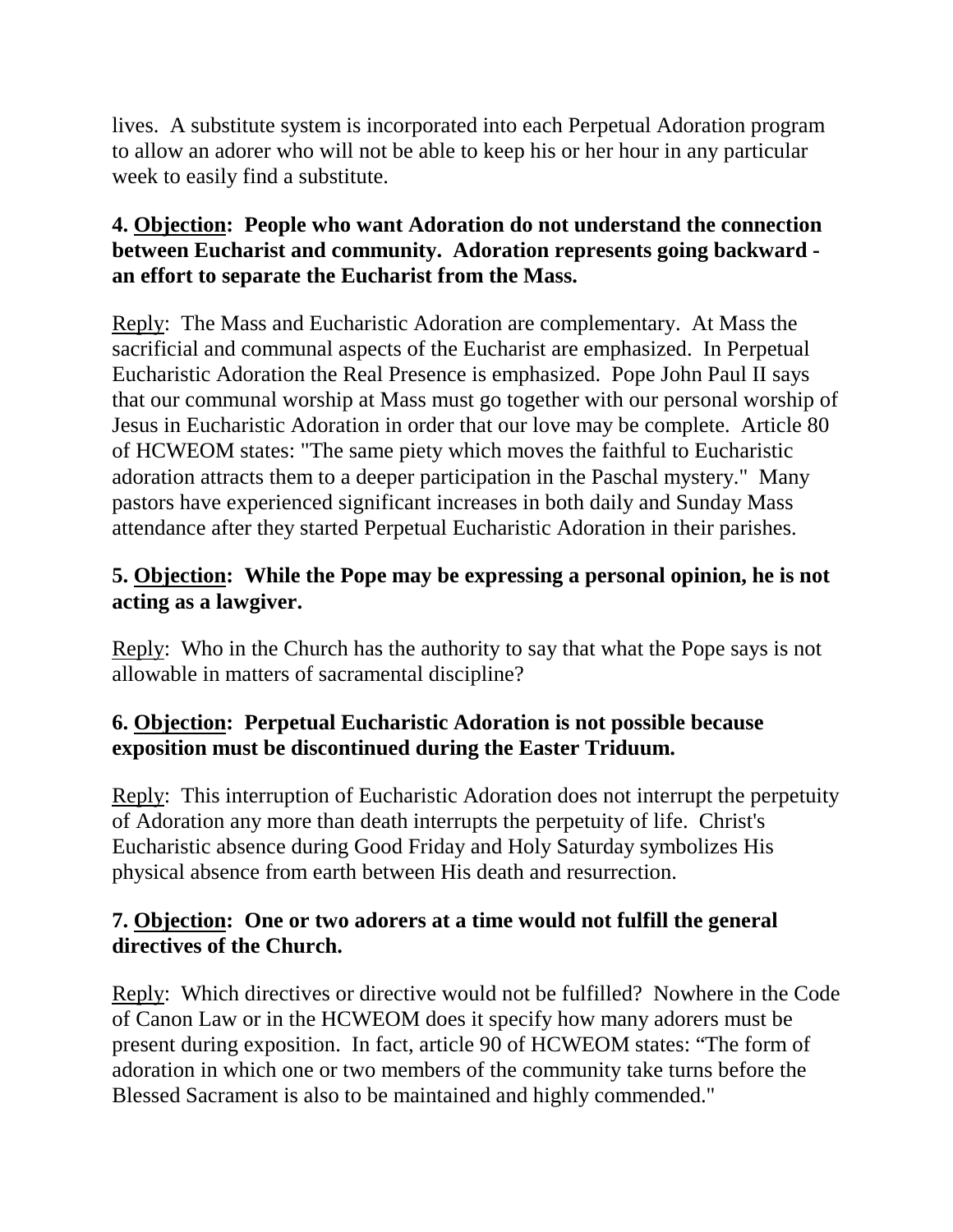## 8. **Objection:** Extended exposition on a regular basis might be interpreted as **diminishing the importance of exposition at special times such** as Forty **Hours and Holy Thursday evening.**

Reply: Perpetual Eucharistic Adoration leads people to Jesus in the Eucharist and shows the importance of Eucharistic Adoration. The natural consequence of this is increased attendance and fervor at other Eucharistic devotions.

## **9. Objection: It is not advisable to have exposition in a side chapel or a room somewhere. If exposition is to be carried out it should be in a specially constructed chapel or on the main altar.**

Reply: It is not the place where Jesus is adored that is important, but the love and devotion that is given to Him. He was first adored in a manger in a stable, and it cannot be said that anything lacked in that adoration. Sacristies, cry rooms, usher rooms, storerooms, daily Mass chapels, and even basement rooms and garages have been converted into beautiful Perpetual Adoration chapels which are very conducive to prayer. The love and sacrifices that have gone into preparing these as worthy places for adoring our Eucharistic Lord is very inspiring and is to be commended. It is not a good idea to have Perpetual Adoration on the main altar because the parish church is a very busy place, with weddings, funerals, etc. taking place. There would be too many interruptions of adoration. Furthermore, the cost of heating or cooling a church around the clock would be prohibitive. And, third, the intimate atmosphere of a small chapel is preferable for adoration.

# **10. Objection: It is not necessary to have exposition to have Perpetual Eucharistic Adoration. Jesus is just as present in the tabernacle.**

Reply: The difference between spending time with Jesus in the Blessed Sacrament exposed in a monstrance and spending time with Him in the tabernacle is the same as the difference between conversing with a friend face-to-face and conversing with them with a closed door between both of you. Many adorers feel that seeing Jesus visibly under the appearance of the small white host is much more conducive to intimacy than hidden away in tabernacle. Moreover, it helps adorers to be faithful to their hours for which they are scheduled because they know that Jesus cannot be left alone in the Blessed Sacrament exposed in a monstrance, whereas He can be left alone in the tabernacle. With exposition, the scheduled adorers are